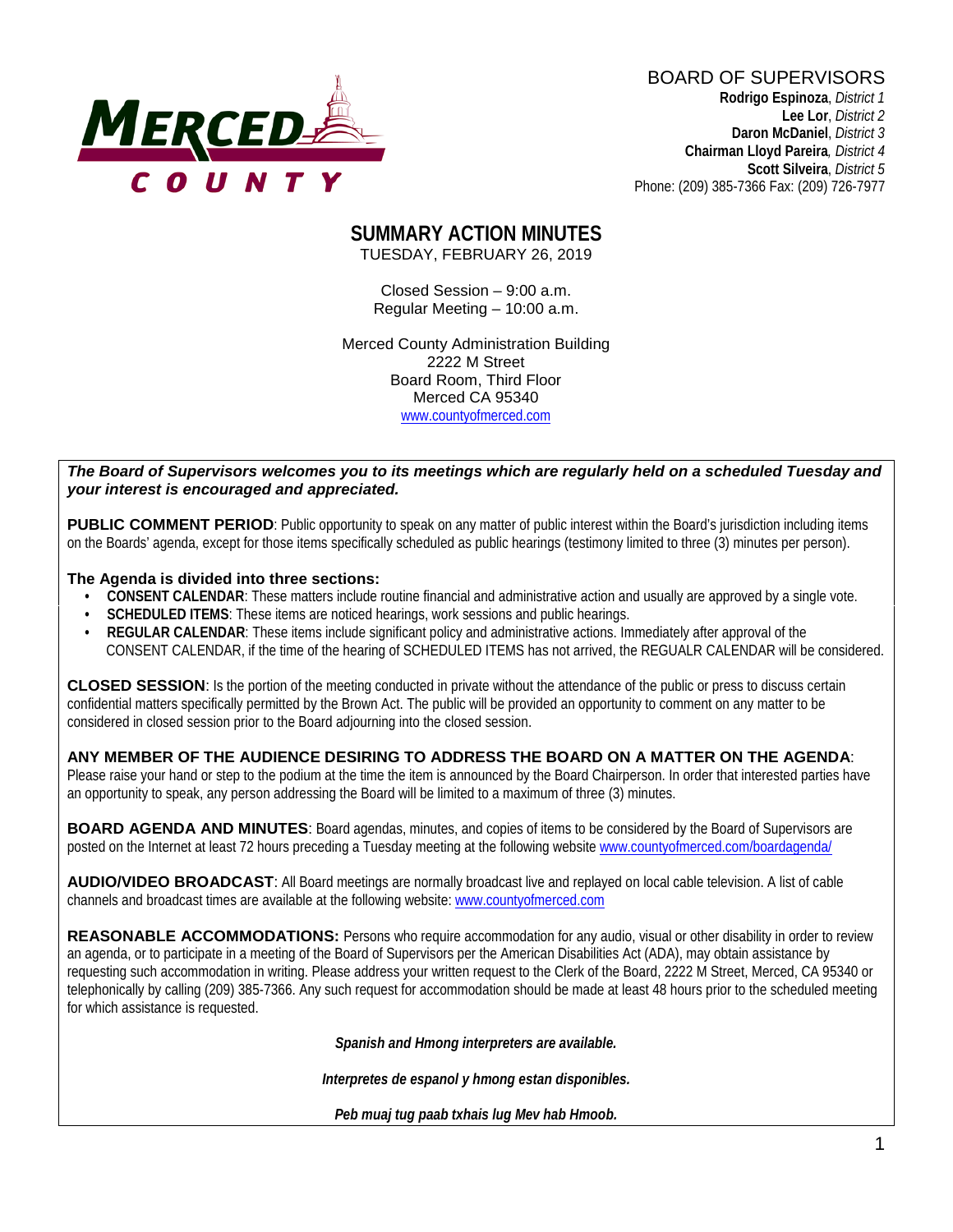### SCHEDULED ITEMS

#### **9:00 A. M. THE PUBLIC IS INVITED TO SPEAK ON ANY ITEM ON THE AGENDA-TESTIMONY IS LIMITED TO THREE MINUTES PER PERSON**

#### **CLOSED SESSION:**

It is the intention of the Board to meet in Closed Session pursuant to Government Code Section 54957.6 concerning a Conference with County of Merced Staff Negotiators concerning negotiations with: American Federation of State, County and Municipal Employees (AFSCME), Units 4, 5, 6 and 8; United Public Employees (UPE), Unit 3; Merced County Attorney Association (MCAA), Unit 7; Teamsters (Corrections), Unit 2; Merced County Law Enforcement Sergeants, Unit 30; Merced County Deputy Sheriff Association (DSA), Unit 10; Teamsters (Non-Safety Corrections), Unit 12; Merced County Public Safety Services Unit (MCPSSU), Unit 14; and Probation Supervising Employees, Unit 11. Agency Negotiator: Marci Barrera.

### **THE BOARD RECESSED AT 9:03 A.M. AND RECONVENED AT 10:00 A.M. WITH ALL MEMBERS PRESENT, AND THE CHAIRMAN ADVISED THERE WERE NOT REPORTABLE ITEMS**

### **GOVERNMENT CODE SECTION 54954.2 COMPLIANCE (LATE AGENDA ITEMS)**

**10:00 A. M. INVOCATION lead by Juan Martinez with United Way/PLEDGE OF ALLEGIANCE**

> **PUBLIC OPPORTUNITY TO SPEAK ON ANY MATTER OF PUBLIC INTEREST WITHIN THE BOARD'S JURISDICTION INCLUDING ITEMS ON THE BOARD'S AGENDA, EXCEPT FOR THOSE ITEMS SPECIFICALLY SCHEDULED AS PUBLIC HEARINGS (TESTIMONY LIMITED TO THREE MINUTES PER PERSON)**

### *REVIEW BOARD ORDER – SEE PAGE 10*

#### **PRESENTATION: RETIREMENT RECOGNITION - MARTHA HERMOSILLO, EXECUTIVE DIRECTOR - FIRST 5**

Supervisor Lor presented Martha Hermosillo with a retirement plaque and provided a brief history of employment.

#### **APPROVAL OF CONSENT AGENDA CALENDAR (ITEMS #1 - 17)**

#### **REPORTS/BOARD DIRECTION**

County Executive Officer, County Counsel, Board of Supervisors Members

### CONSENT CALENDAR (Items # 1-17) **APPROVED AS RECOMMENDED EXCEPT ITEM 9 HEARD SEPARATELY AYES: ALL**

#### Public Works

1. Approve Budget Transfer in the amount of \$30,000 for the Kane Building HVAC Compressor Replacement.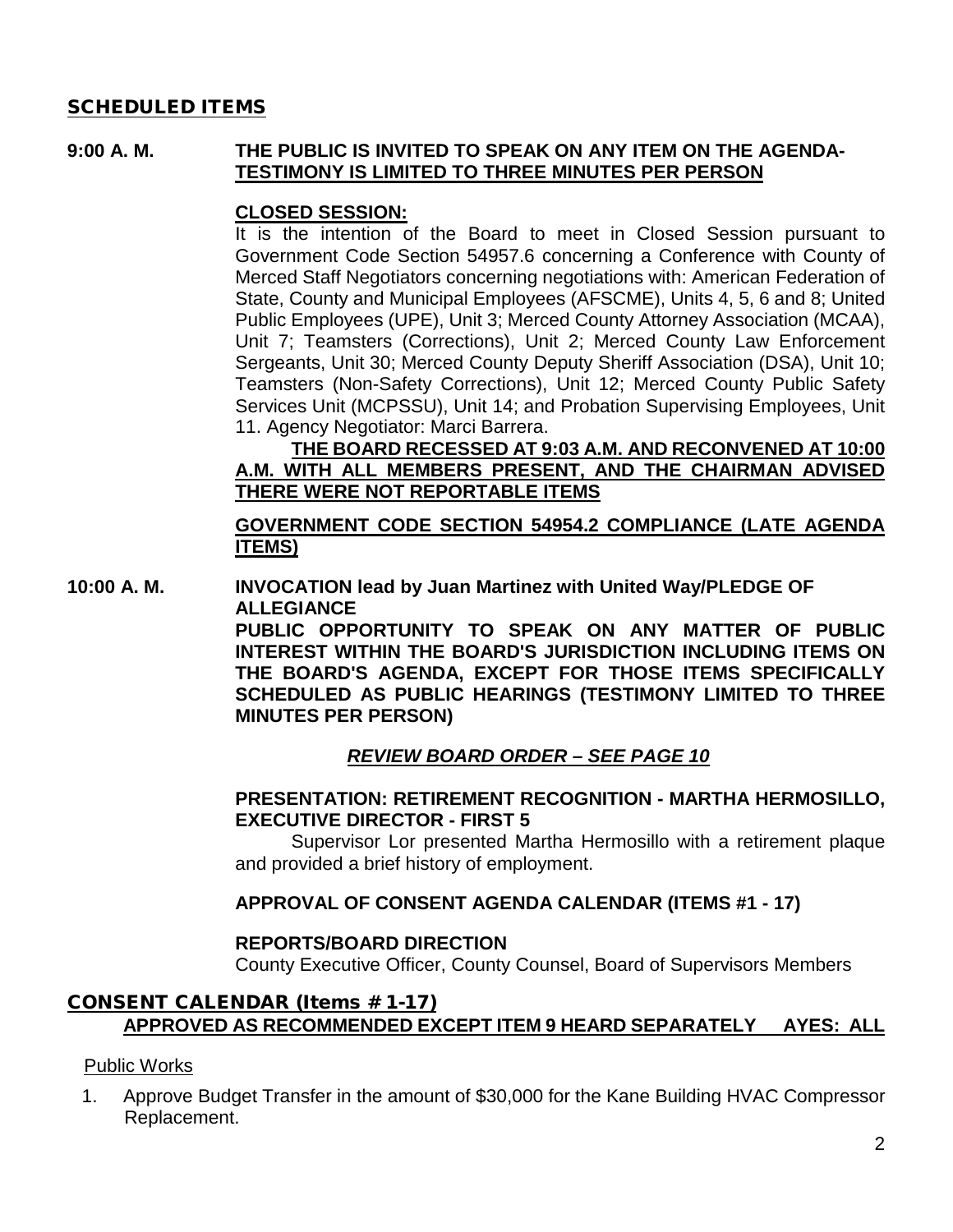### Behavioral Health and Recovery Services

- 2. Approve and authorize the Chairman to sign Interdepartmental Amendment Contract No. 2009267 with Human Services Agency/Area Agency on Aging, for services provided through the Program to Encourage Active, Rewarding Lives for Seniors program as part of the Mental Health Services Act Prevention and Early Intervention Plan; and approve related budget transfer. (4/5 Vote Required)
- 3. Approve and authorize the Chairman to sign Amendment Contract No. 2018235 (Grant Agreement 17MHSOAC042) with Mental Health Services Oversight and Accountability Commission for triage grant.

### Human Services Agency

- 4. Proclaim the month of March 2019 as "National Social Work Month".
- 5. Approve Budget Transfer in the amount of \$21,000 for the paging system and alarm system for the new Los Banos Service Center.
- 6. Approve Budget Transfer in the amount of \$1,980 to cover the costs for food at the coparenting classes for All Dads Matter. (4/5 Vote Required)
- 7. Approve and authorize the Chairman to sign Amendment Contract No. 2016024 (State Revenue Contract #SP-1819-31) with California Department of Aging for Supplemental Nutrition Assistance Program Education Services; adopt resolution and approve related Budget Transfer. (4/5 Vote Required)

### **ADOPTED RESOLUTION NO. 2019-15**

### Community and Economic Development

- 8. Approve and authorize the Chairman to sign Amendment Contract No. 2017032 with Central Delta-Mendota Multi-Agency Groundwater Sustainability Agency which generally clarifies the delegation of authority to the GSA's management committee, includes a portion of San Benito County in the GSA's groundwater sustainability plan, and confirms the GSA's participation in the North-Central GSP Group.
- 9. Approve and authorize the Chairman to sign Amendment Contract No. 2014020 with Xing Kong Aviation Service, LLC (also known as Sierra Academy of Aeronautics) for the lease of Building 1015 at Castle Commerce Center. (4/5 Vote Required)

## *REVIEW BOARD ORDER – SEE PAGE 10 AND 11*

#### Administrative Services

- 10. Approve and authorize the Chairman to sign Amendment Contract No. 2010124 with Tyler Technologies for the implementation of the Tyler On-Line Warrant Interface and the purchase of a replacement CLETS messaging switch system.
- 11. Approve Budget Transfer in the amount of \$9,000 for the purchase of a Cisco Systems Nexus 9500 Switch utilized to increase the performance of the County's network. (4/5 Vote Required)

#### Probation

12. Approve Budget Transfer in the amount of \$6,866 to purchase partitions for 5 vehicles. (4/5 Vote Required)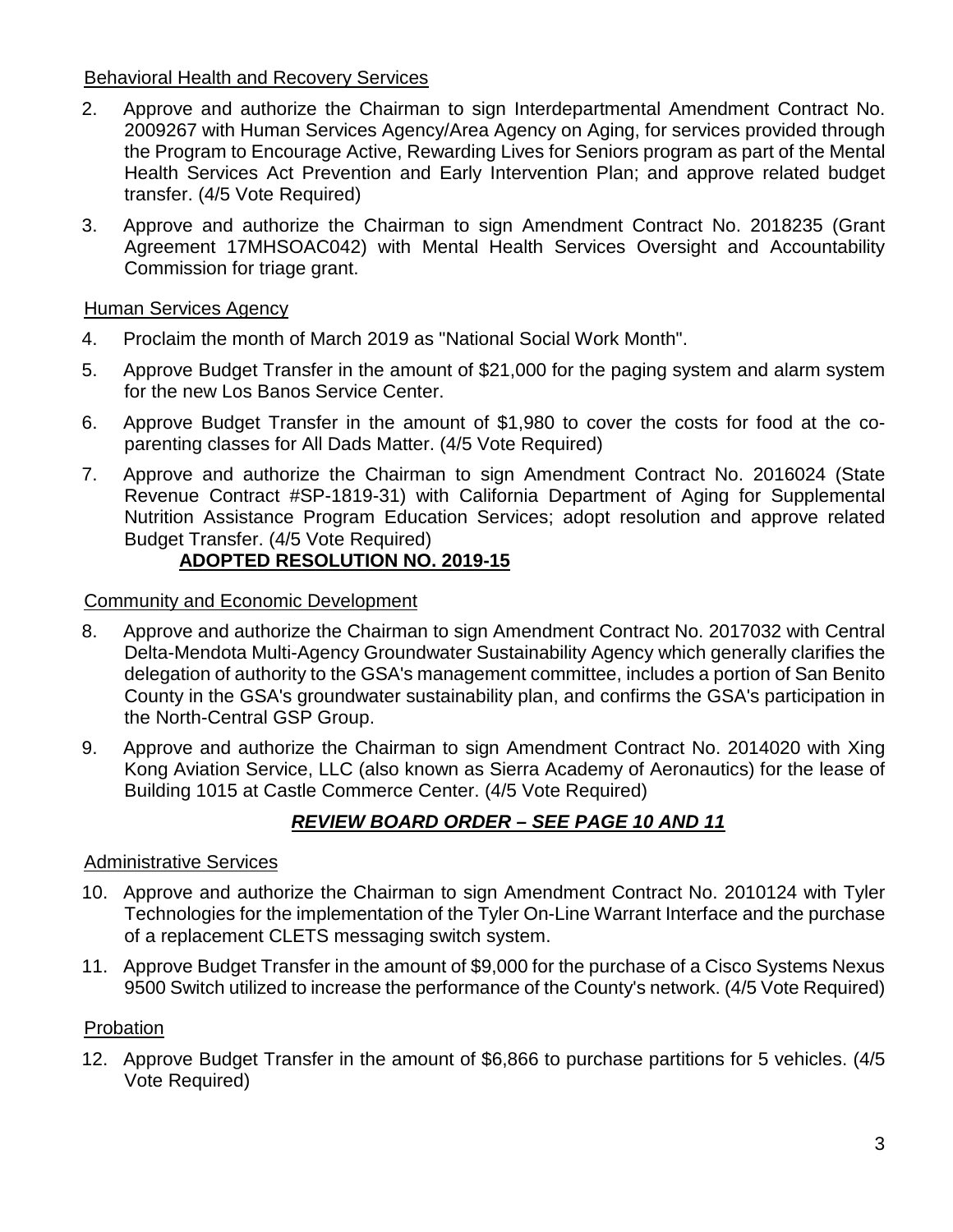13. Approve Budget Transfer in the amount of \$35,000 for overtime incurred due to low staffing numbers resulting in mandatory overtime at the Juvenile Justice Correctional Complex.

### Executive Office

- 14. Approve travel request received from Sheriff as recommended by Executive Office.
- 15. Act on Claim for Damages submitted by Kevin Hulstine as recommended by Risk Management and County Counsel.

### Board Recognition

- 16. Authorize Certificates of Recognition to the following individuals for being selected by the Merced County Historical Society for Volunteer Awards: "Grazie America" Exhibit Committee-2018 Letus Wallace Award, Liam Knight-2018 Docent of the Year Award, Bob Souza-2018 Heacox Pioneer History Award, Gustine Historical Society-2019 Estep-Burchell Community Grant, Merced Center for the Performing Arts-2019 Estep-Burchell Community Grant, Donna Hall-2019 Legacy Circle Award and Charlie Galatro-2018 Past President.
- 17. Authorize Proclamation to Vasco Alves Cordeiro, President of the Government of the Azores, in appreciation of visit to Merced County.

# REGULAR CALENDAR

### BOARD ACTION

### PUBLIC WORKS

18. 1) Approve agreement for purchase of real property between Merced County and Tony L. Martin, for acquisition of property located on Kibby Road (APN: 238-050-003) for the Kibby Road over Bear Creek Bridge Project; 2) Authorize the Chairman to sign the agreement listing the terms and conditions of the acquisition; and 3) Adopt Resolution accepting the Easement Deed from Tony L. Martin for acquisition of property for the Kibby Road over Bear Creek Project; and 4) Approve payment to a title company for the accepted value of property plus escrow and any other transaction fees.

### **AUTHORIZED CONTRACT NO. 2019040 AND ADOPTED RESOLUTION NO. 2019- 16 AS RECOMMENDED AYES: ALL**

19. Pursuant to Government Code Section 66006(b) approve the 2017/18 Fiscal Year Annual Report (Exhibits A and B) for each impact fee fund.

## **APPROVED AS RECOMMENDED AYES: ALL**

### HEALTH

20. Contract with Solera Health, Inc. to provide reimbursement services for the National Diabetes Prevention Program participants.

### **AUTHORIZED CONTRACT NO. 2019041 AS RECOMMENDED AYES: ALL**

21. Contract with the Community Alliance with Family Farmers to provide continued technical support for the Farm to Cafeteria program.

### **AUTHORIZED CONTRACT NO. 2019042 AS RECOMMENDED AYES: ALL** *REVIEW BOARD ORDER – SEE PAGE 11*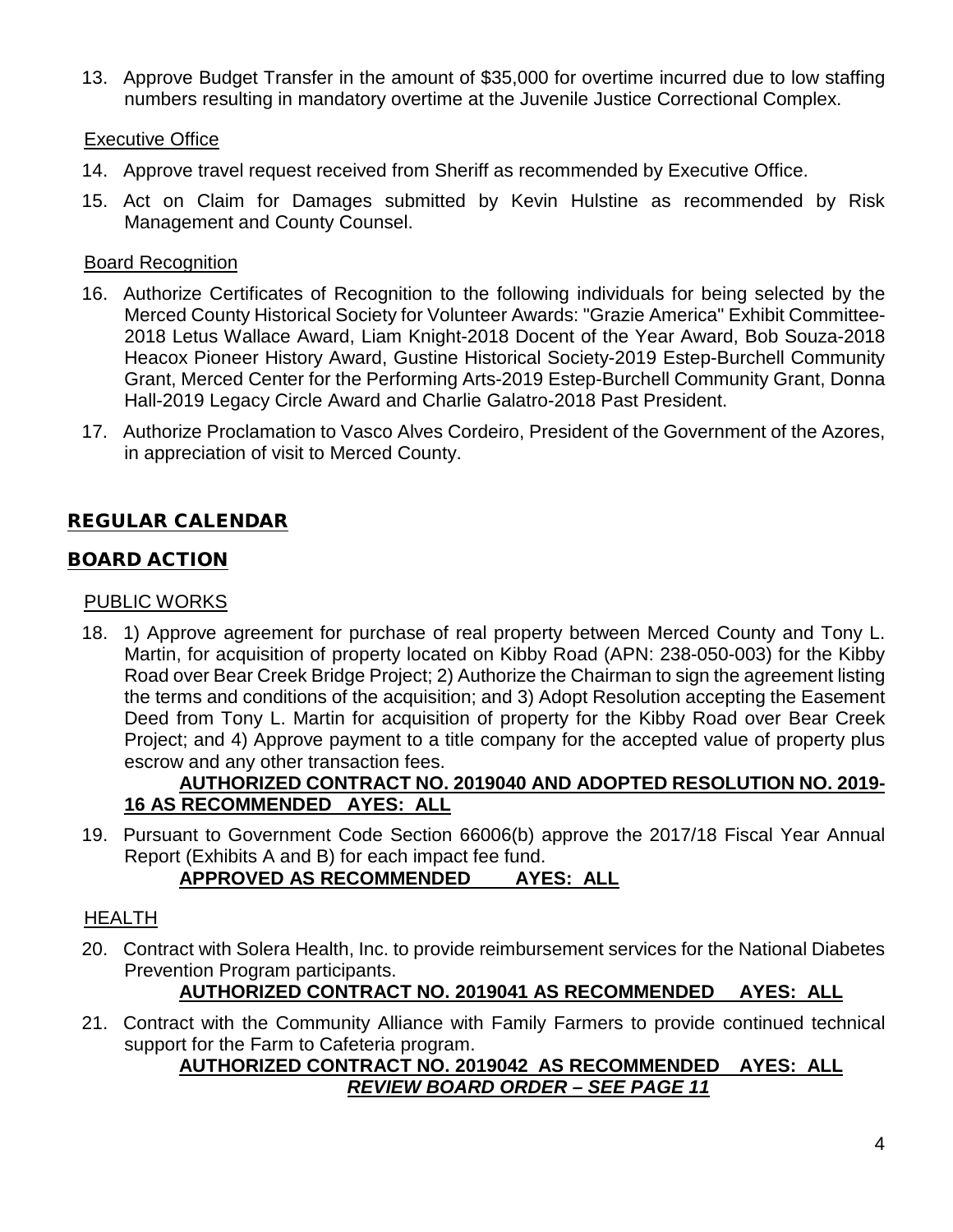### BEHAVIORAL HEALTH AND RECOVERY SERVICES

22. Ratify the application and award of \$210,000 from Department of Health Care Services, for the Homeless Mentally Ill Outreach and Treatment Program, which will provide support to individuals with serious mental illness and who are homeless or at risk of becoming homeless; and approve related budget transfer. (4/5 Vote Required)

# **AUTHORIZED CONTRACT NO. 2019043 AS RECOMMENDED AYES: ALL**

23. Authorize Behavioral Health and Recovery Services to accept the funding to the Community Mental Health Services Block Grant (MHBG), in the amount of \$1,423,991 for FY 2018-2019, to enhance youth and adult services.

## **AUTHORIZED CONTRACT NO. 2019044 AS RECOMMENDED AYES: ALL**

24. Authorize the Department of Administrative Services, on behalf of Behavioral Health and Recovery Services to develop and release Request for Proposals to secure qualified vendors to provide Pharmaceutical Services and for Interpreter/Translations services, to select the most responsive bidders, to negotiate agreements and return to the Board for final execution of the agreements.

# **APPROVED AS RECOMMENDED AYES: ALL**

25. Authorize the Department of Administrative Services, on behalf of Behavioral Health and Recovery Services to develop and release a Request for Proposal to secure a qualified housing consultant, to select the most responsive bidder, to negotiate an agreement and return to the Board for final agreement execution.

# **APPROVED AS RECOMMENDED AYES: ALL**

### HUMAN SERVICES AGENCY

26. Interdepartmental Agreement with the Department of Public Health for Home Visiting Initiative program; authorize the department heads to sign the agreement; and approve related budget transfer. (4/5 Vote Required)

## **AUTHORIZED CONTRACT NO. 2019045 AS RECOMMENDED AYES: ALL**

27. Contract with Merced County Office of Education for Calworks Home Visiting Initiative Program.

### **AUTHORIZED CONTRACT NO. 2019046 AS RECOMMENDED AYES: ALL**

28. Memorandum of Understanding with Service Employment & Redevelopment (SER) - Jobs for Progress, Inc. for service employment and redevelopment.

# **AUTHORIZED CONTRACT NO. 2019047 AS RECOMMENDED AYES: ALL**

29. Contract with The National Council on Crime and Delinquency (NCCD) for the implementation of a Structured Decision Making Model for adult protective services.

### **AUTHORIZED CONTRACT NO. 2019048 AS RECOMMENDED AYES: ALL**

30. Contract with Caton Properties for the lease of office space at 1575 West Main Street in Merced.

## **AUTHORIZED CONTRACT NO. 2019049 AS RECOMMENDED AYES: ALL**

31. Contract with Caton Properties for the lease of office space at 1577 West Main Street in Merced.

## **AUTHORIZED CONTRACT NO. 2019050 AS RECOMMENDED AYES: ALL**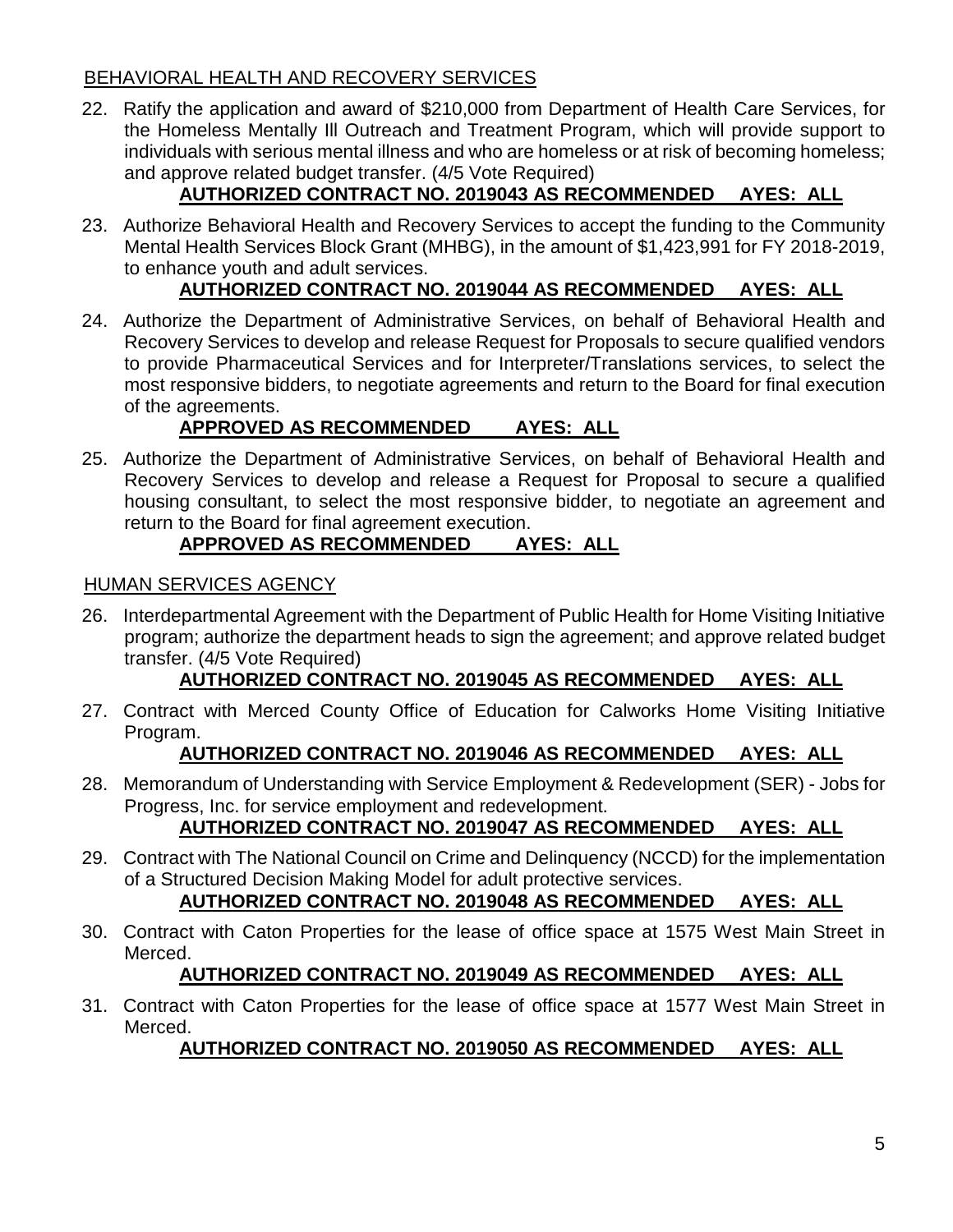### COMMUNITY AND ECONOMIC DEVELOPMENT

32. Appoint Mr. Michael Gallo as the Eastern White Area Representative and Mr. Rick Drayer as the Eastern White Area alternate to the Merced Subbasin Groundwater Sustainability Agency governing board for a four year term; and appoint Mr. Nic Marchini as the Western White Area Representative to the Merced Subbasin Groundwater Sustainability Agency governing board for a four year term.

# **APPROVED AS RECOMMENDED AYES: ALL**

33. 1) Approve the Federal Aviation Administration grant application related to the design of a replacement of Castle Airport's Automated Weather Observation System; 2) Authorize the Chairman to sign all application documents; and 3) Direct CED to return to the Board for acceptance of the grant.

## **APPROVED AS RECOMMENDED AYES: ALL**

34. 1) Approve the Federal Aviation Administration grant application related to the runway and taxiway pavement preservation project at Castle Airport; 2) Authorize the Chairman to sign all application documents; and 3) Direct CED to return to the Board for acceptance of the grant.

## **APPROVED AS RECOMMENDED AYES: ALL**

35. 1) Approve Merced County's contribution of \$10,000 to the San Joaquin Valley Air Pollution Control District for the preparation of Market Feasibility Study for the Valley Rail Project; 2) Authorize the Director of Community and Economic Development to make payment for the said purpose post receipt of an invoice from the San Joaquin Valley Air Pollution Control District in the amount of \$10,000; and 3) Approve related budget transfer.

# **APPROVED AS RECOMMENDED AYES: ALL**

- 36. Contract with Tully and Young Inc. for professional special services in connection to sustainable groundwater planning in Merced County and approve related budget transfer. **AUTHORIZED CONTRACT NO. 2019052 AS RECOMMENDED AYES: ALL**
- 37. Contract with the California State Transportation Agency accepting a \$6.5 million grant for the California AutoTech Testing and Development Center.

# **AUTHORIZED CONTRACT NO. 2019053 AS RECOMMENDED AYES: ALL**

## LIBRARY

38. Contract with Guardco Security Services, Inc. to provide security guard services at Merced County Library.

# **AUTHORIZED CONTRACT NO. 2019054 AS RECOMMENDED AYES: ALL**

39. Contract with the California Center for the Book to accept the Book to Action 2019 grant for the Delhi Library to expand upon the basic book club concept by participating in a community service or civic engagement project related to the book. The amount of the grant is up to \$2,000 for in-kind services within Fiscal Year 2018/19.

# **AUTHORIZED CONTRACT NO. 2019055 AS RECOMMENDED AYES: ALL**

40. Authorize the Merced County Library to submit an application for the California State Library Mini-Grant Opportunity 2019 for Dos Palos and Gustine Libraries in the amount of up to \$3,000 for Fiscal year 2018/19; and direct County Librarian or designee to return to the Board with the application results and to accept award.

# **APPROVED AS RECOMMENDED AYES: ALL**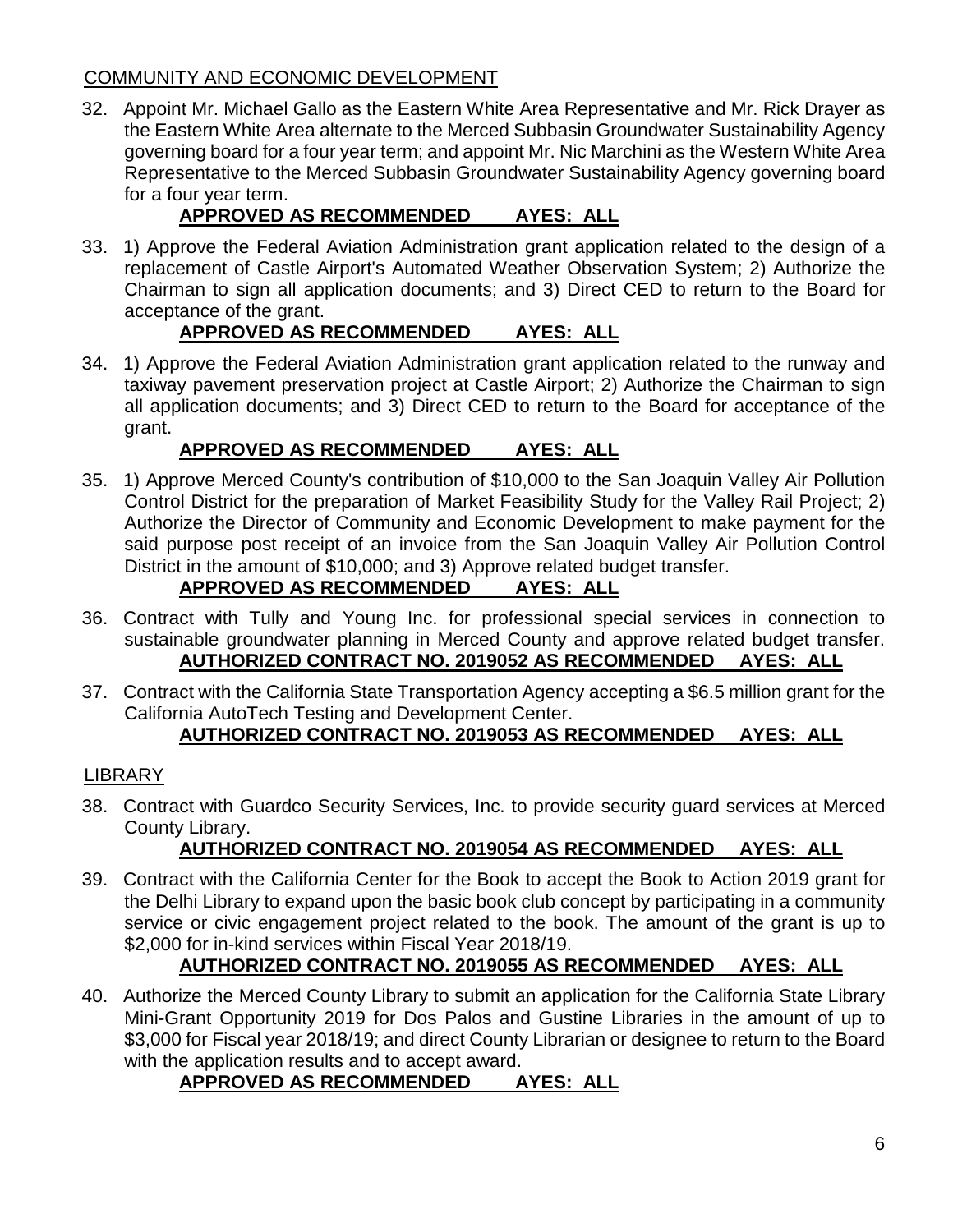41. Authorize Merced County Library to utilize funds from the Merced County Library - Main Trust Fund (02644) to purchase furniture for the Merced Library for Fiscal Year 2018/19; and approve related budget transfer. (4/5 Vote Required)

### **PULLED – NO ACTION TAKEN**

### PROBATION

42. Contract with ACE Overcomers to provide trauma informed classes to AB109 clients and approve related budget transfer. (4/5 Vote Required)

## **AUTHORIZED CONTRACT NO. 2019056 AS RECOMMENDED AYES: ALL**

### CHILD SUPPORT SERVICES

43. Memorandum of Understanding for the Merced-Mariposa Regional Department of Child Support Services.

## **AUTHORIZED CONTRACT NO. 2019057 AS RECOMMENDED AYES: ALL**

### ADMINISTRATIVE SERVICES

- 44. Approve back pay of wage increase for (15) fifteen pay periods. **APPROVED AS RECOMMENDED AYES: ALL**
- 45. 1) Contract with Watchdog Wireless, LLC for services related to telecom expense management of County wireless devices; 2) Authorize the Director of Administrative Services to negotiate and sign a final statement of work in support of the project; and 3) Authorize the Director of Administrative Services to execute contract amendments for changes in device counts as required.

## **AUTHORIZED CONTRACT NO. 2019058 AS RECOMMENDED AYES: ALL**

46. 1) Contract with Federal Engineering Inc to assist in development of a Request for Proposal (RFP) to procure equipment in support of the Merced Operational Area Regional Interoperable Communications System; 2) Authorize the Director of Administrative Services to negotiate and sign a final statement of work and related change orders; and 3) Approve related budget transfer. (4/5 Vote Required)

## **AUTHORIZED CONTRACT NO. 2019059 AS RECOMMENDED AYES: ALL**

### AUDITOR

47. Accept the audited Merced County Comprehensive Annual Financial Report ended June 30, 2018.

## **APPROVED AS RECOMMENDED AYES: ALL**

### TREASURER

48. Accept the Quarterly Investment Report for the period of October 1, 2018 to December 31, 2018.

## **APPROVED AS RECOMMENDED AYES: ALL**

### RETIREMENT

49. Adopt Employer Contribution Rate as recommended by the Actuarial Report and adopt Employee Contribution Rates as recommended by the Actuarial Report.

### **APPROVED AS RECOMMENDED AYES: ALL**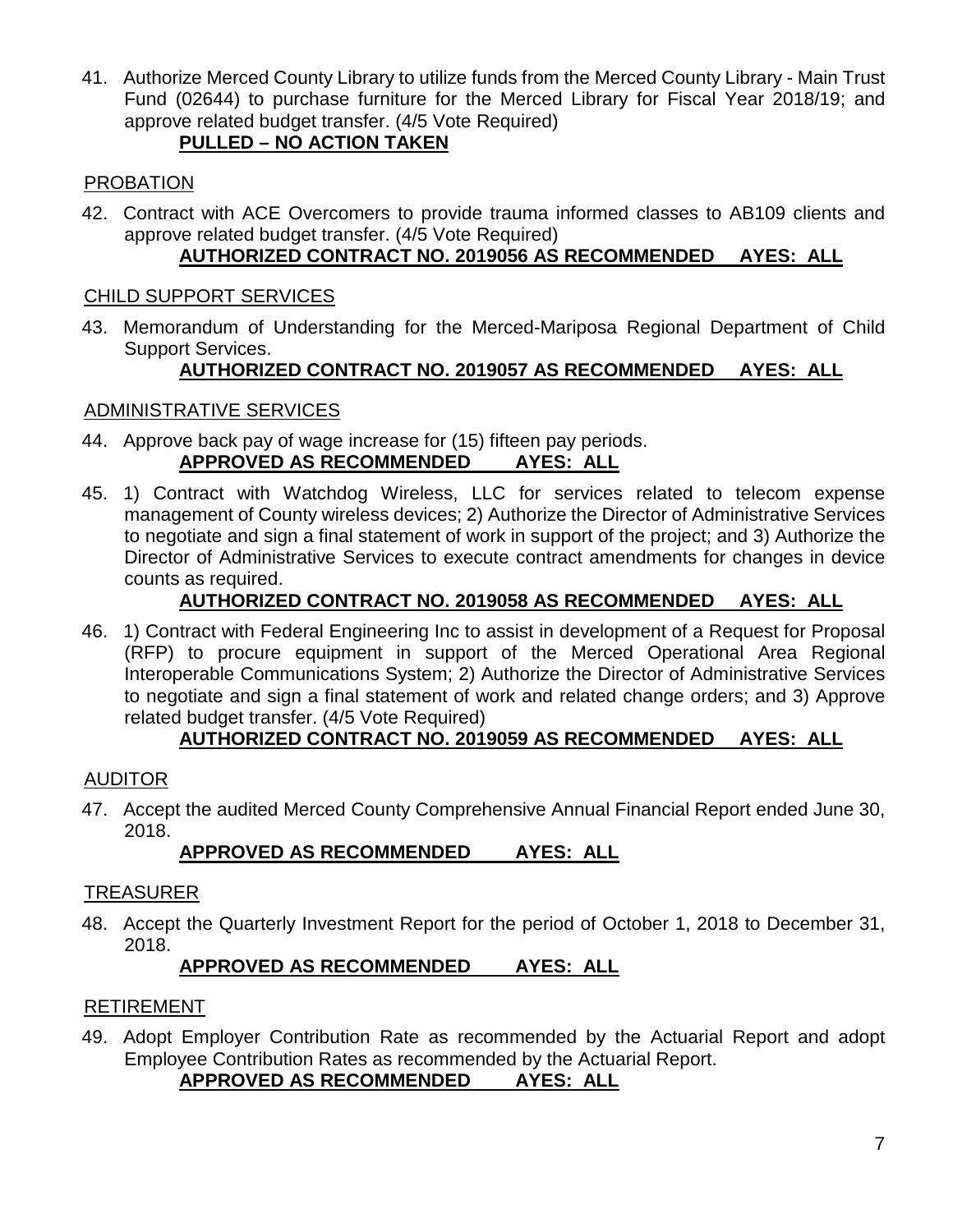### EXECUTIVE OFFICE

- 50. Contract with Morse Partners to lease a building located at 1944 M Street, Merced for use as the Public Defender's Office and approve related budget transfers to appropriate funds for lease payments and utilities for the 2018/19 FY along with necessary tenant improvements. **AUTHORIZED CONTRACT NO. 2019051 AS RECOMMENDED AYES: ALL**
- 51. Authorize the County Executive Office to transfer up to a cap of \$100,000 from the General Fund to the Spring Fair Special Revenue Fund to cover the cost of the uplanned retirement related expenses and any other unanticipated transition/operating cost for the 2019 Spring Fair; and approve all related budget transfers. (4/5 Vote Required)

### **APPROVED AS RECOMMENDED AYES: ALL**

#### BOARD OF SUPERVISORS

52. Accept 2018 Local Biennial Notice from Dos Palos Drainage District, Los Banos Cemetery District, Merced Cemetery District and Plainsburg Union Elementary as submitted with no amendments required, and authorize notification to the agency of action taken.

### **APPROVED AS RECOMMENDED AYES: ALL**

#### BOARD APPOINTMENTS

53. Appoint Kelly Vincent to serve as a member of the Dos Palos Cemetery District, until February 4, 2023.

#### **APPROVED AS RECOMMENDED AYES: ALL**

54. Reappoint Robert Bliss, Jean Okuye, and Aaron Wentzel to serve as members of the East Merced Resource Conservation District until January 28, 2023.

### **APPROVED AS RECOMMENDED AYES: ALL**

55. Appoint Adam Reed to serve as a member of the Winton Cemetery District, until February 18, 2023 and reappoint Joann Machado to serve until until February 18, 2023.

#### **APPROVED AS RECOMMENDED AYES: ALL**

56. Reappoint Antonio Rodriguez, Olivia Gomez, Samuel Arellano, Rita Rodriguez and John Chavez to serve as members of the Planada Municipal Advisory Council, until March 31, 2023.

#### **APPROVED AS RECOMMENDED AYES: ALL**

57. Reappoint Tim Doss to serve as a member of the Assessment Appeals Board, until September 6, 2021.

#### **APPROVED AS RECOMMENDED AYES: ALL**

58. Reappoint Robert Plass to serve as a member of the Library Advisory Commission, representing District 5, until August 31, 2021. **APPROVED AS RECOMMENDED AYES: ALL**

### BOARD INFORMATION & POSSIBLE ACTION **ACCEPTED AND PLACED ON FILE AYES: ALL**

59. Dept. of Administrative Services re: Purchase of a UAV for the Sheriff's Office pursuant to Ordinance 1678, Chapter 5.12.040 and which fall under category 1: UAV from DSLR Pros.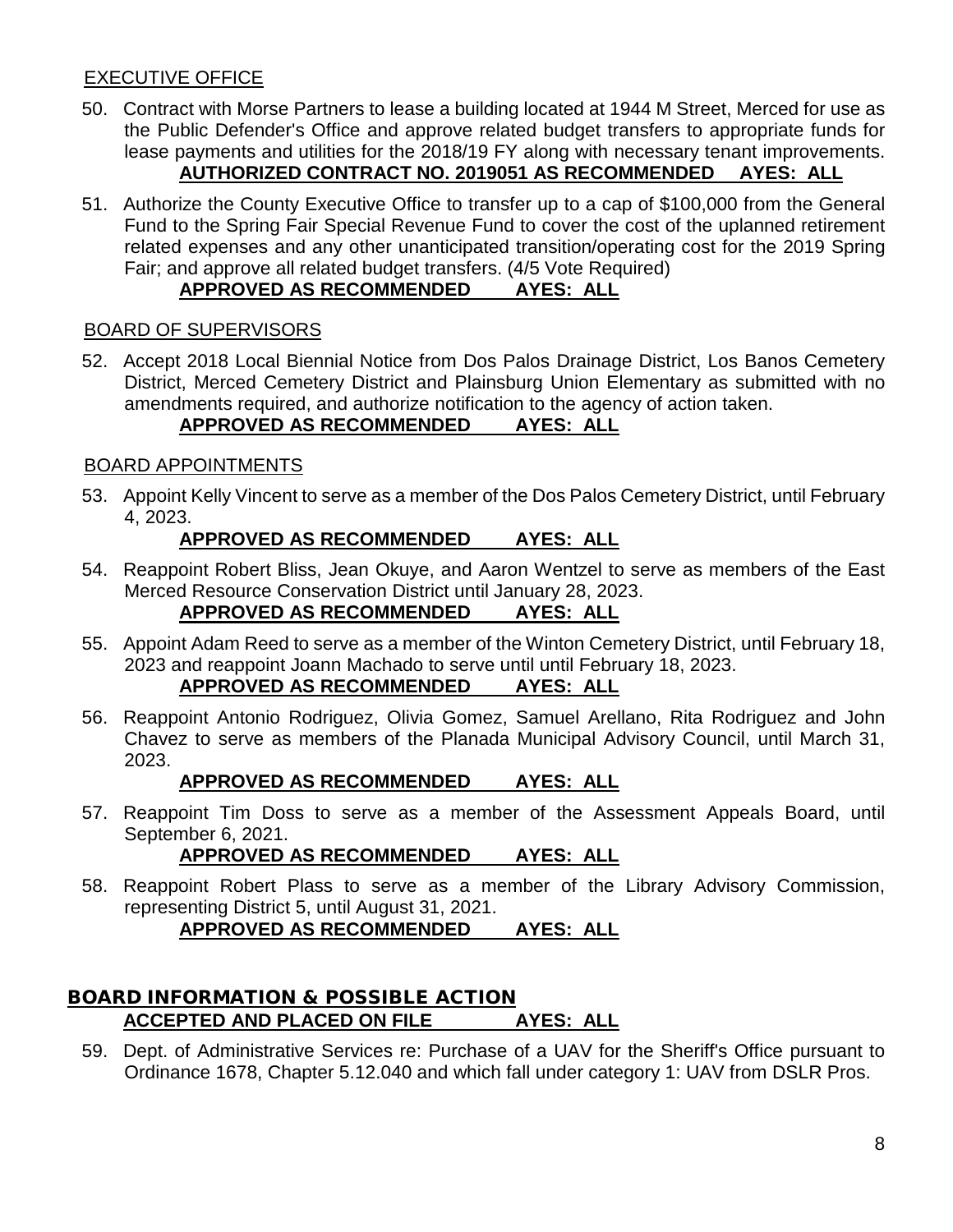- 60. Fish and Game Commission re: Notice of Findings regarding the petition to list Humboldt marten as endangered under the California Endangered Species Act. The notice was published in the California Regulatory Notice Register on January 25, 2019.
- 61. Fish and Game Commission re: Notice of availability of documents added to the rulemaking file to amend Section 27.65, Title 14, CCR, re: Filleting of California Sheephead on vessels.
- 62. Central California Alliance for Health re: Annual Report of the Santa Cruz-Monterey-Merced Managed Medical Care Commission: 2018.

#### **THE BOARD ADJOURNED THE MEETING AT 10:52 A.M. UNTIL TUESDAY, MARCH 12, 2019 AT 10:00 A.M.**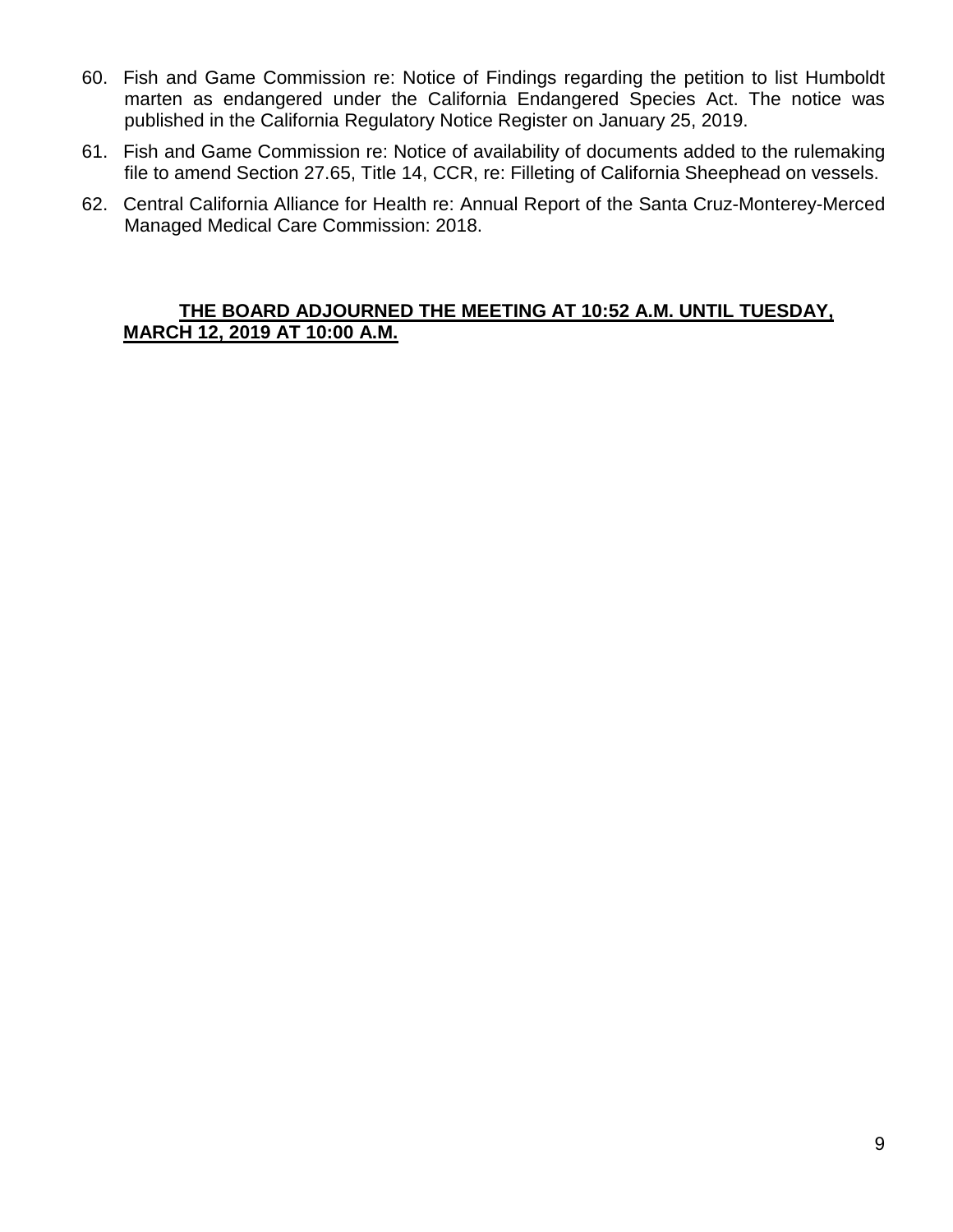#### **10:00 A.M. SCHEDULED ITEM 2019-02-26 PUBLIC OPPORTUNITY**

David Rodriguez, Planada resident speaks about issues with the restrooms at Houlihan Park in Planada. He is hopeful that renovations take place by Community Day in May.

Rita Rodriguez, Planada resident speaks about the conditions of Childs Avenue between Arboleda and Plainsburg Road, that it is traveled very heavily daily by many large trucks and is in need of repair.

Present: Pareira, Espinoza, Lor, McDaniel, Silveira

## **CONSENT ITEM NO. 9**

#### **2019-02-26 COMMUNITY AND ECONOMIC DEVELOPMENT**

The Clerk announces amendment contract no. 2014020 with Xing Kong Aviation Service, LLC (also known as Sierra Academy of Aeronautics) for the lease of Building 1015 at Castle Commerce Center (4/5 Vote Required) is before the Board for consideration.

Supervisor Lor states that Board approval of this item will set a precedent which would potentially require the Board to give the same consideration to other organizations in the future.

Mark Hendrickson, Community and Economic Development Director states that this request came from the company itself. He further states that new ownership has taken over the company.

Supervisor Silveira questions if the company has taken care of its past debts.

Mr. Hendrickson responds that the former Sierra Academy of Aeronautics was behind on their lease payments and utilities. The new company has cured all of those deficiencies.

Supervisor McDaniel states this will be another vacant building at Castle if the lease agreement is not approved.

Supervisor Espinoza states that we do need more businesses in Merced County for revenue and/or taxes.

Chairman Pareira states that the former company that leased the building went bankrupt.

Supervisor Lor states that this seems like a gifting of public funds with waiving 50% of the lease agreement.

Upon motion of Supervisor McDaniel, seconded by Supervisor Espinoza to approve Amendment Contract No. 2014020 with Xing Kong Aviation Service, LLC for the lease of Building 1015 at Castle Commerce Center.

The Chairman calls for a vote on the motion. Ayes: Espinoza, McDaniel, Silveira Noes: Lor, Pareira